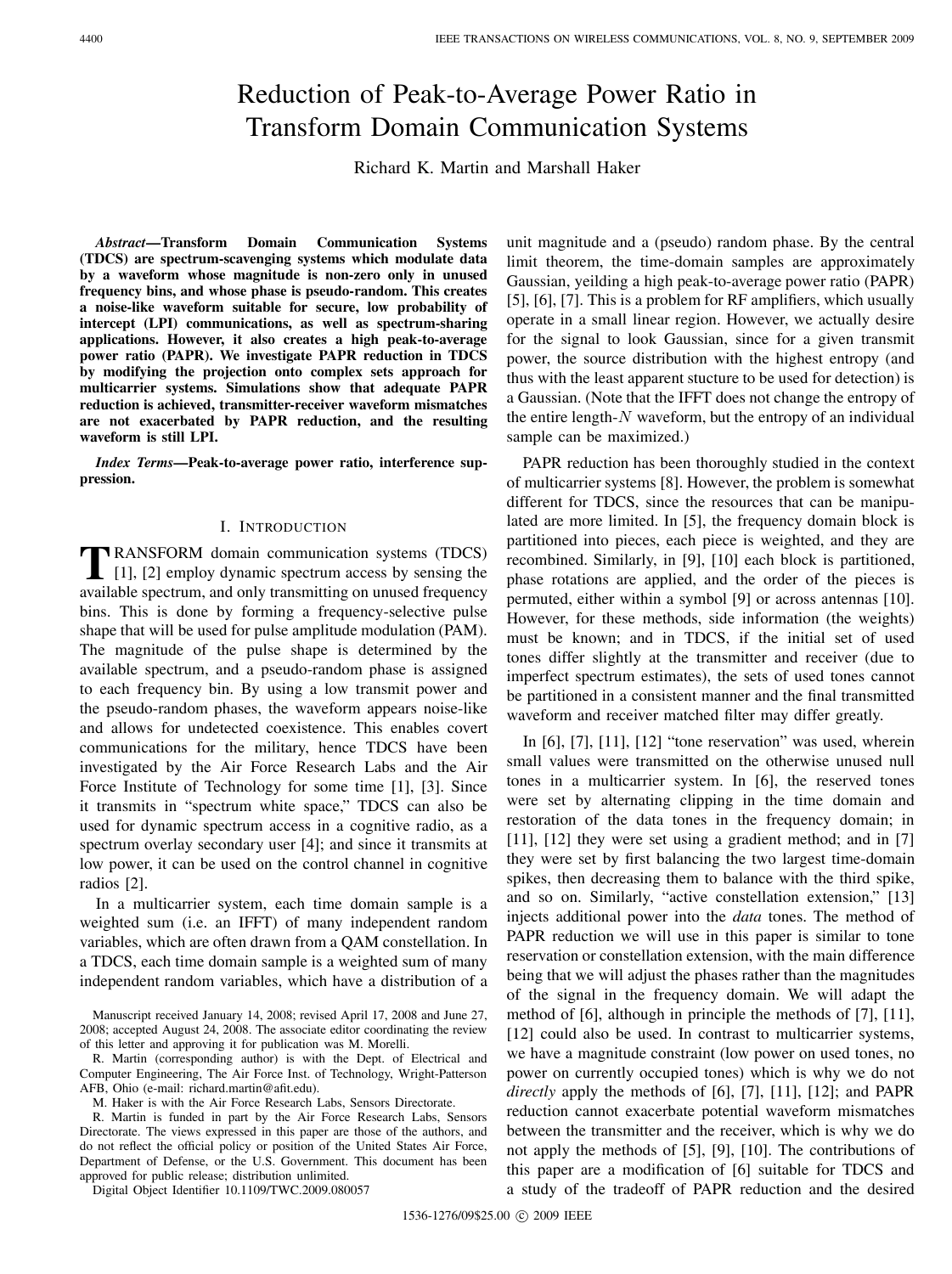# properties of TDCS.

We use  $\mathbf{1}_{m,n}$  and  $\mathbf{0}_{m,n}$  to indicate  $m \times n$  matrices of ones or zeros. The vector operations  $\|\cdot\|$ ,  $\langle \cdot \rangle$ , and  $\odot$  are the 2norm, the sample average, and the Hadamard (element-wise) product; and  $(\cdot)^T$ ,  $(\cdot)^*$ , and  $(\cdot)^H$  indicate transpose, conjugate, and Hermitian transpose. Elements of a vector are given in brackets.  $\mathcal F$  and  $\mathcal F^{-1}$  indicate the fast Fourier transform (FFT) and its inverse.

#### II. SYSTEM MODEL

The system model is depicted in Fig. 1. All processing is performed at an oversampling factor of  $N$  compared to the symbol rate. The transmitter and receiver independently monitor the spectrum use, and create a spectral mask **m** of ones and  $N - L$  zeros (not necessarily contiguous) indicating which of the  $N$  frequency bins are available for use. This is usually done by comparing the spectrum occupancy to a threshold, which is set by determining how much interference can be tolerated or detected by the primary user of the spectrum.  $L$  is determined by the number of unoccupied bins. Next, a pseudo-random (PR) sequence generator is used to create an  $N \times 1$  vector of phases  $\theta$  that are distributed across  $[0, 2\pi)$ , which are applied element-wise to the spectral mask. The resulting vector is passed through an inverse fast Fourier transform (IFFT) and scaled to the desired power level. The PR phases make this waveform appear Gaussian. Thus, the TDCS waveform in the frequency-domain and time-domain (respectively) are the  $N \times 1$  vectors

$$
\mathbf{X} = \sigma_x \mathbf{m} \odot e^{j\boldsymbol{\theta}}, \tag{1}
$$

$$
\mathbf{x} = \mathcal{F}^{-1}\mathbf{X},\tag{2}
$$

where  $\sigma_x^2$  is the transmitted power per frequency bin. The vector **x** will pass through a digital-to-analog converter to create the continuous-time frequency-selective pulse shape, although we perform an approximate analysis by considering the discrete-time waveform **x**. Then **x** is used as the pulse shape for PAM. (Cyclic shift keying (CSK) is often used in TDCS systems, but since CSK and PAM waveforms with the same pulse shape have the same PAPR, it is sufficient to consider PAM in this paper for simplicity.) Finally, **x** is passed through a high power amplifier (we use that of (7) in [14] with nonlinearity parameter  $p = 2$ ), and then upconverted to passband using a single carrier frequency.

This process is performed separately at the transmitter and receiver, with the assumption that the spectral occupancy appears the same to both and that both use the same PR phase sequence. If there are differing spectrum estimates, perhaps because multipath channels from the primary user of the spectrum induce different fading on the band edges at the TDCS transmitter and receiver, there may be a slight mismatch between the transmit waveform and the matched filter used by the receiver. In this case,  $x$ ,  $m$ ,  $\theta$ , and  $L$  will have subscripts "tx" and "rx" as needed; whereas a lack of such a subscript indicates agreement between the transmitter and the receiver. The PR sequence is always the same at the transmitter and receiver.



Fig. 1. Generation of a TDCS pulse shape waveform at the transmitter and (ideally) identical matched filter at the receiver. Inverted triangles are antennae, an arrow with a slash indicates a vector of data, and ⊙ indicates the Hadamard product. Digital to analog conversion and modulation/demodulation are not depicted, to focus attention on the generation of the pulse shape.

## III. PAPR REDUCTION

Gatherer and Polley [6] used a method called "projection onto complex sets (POCS)" which exploits the structure of multicarrier systems. We will first review POCS in the context of multicarrier systems, then modify it for use in TDCS. This PAPR reduction must be performed at the transmitter and receiver, in order to keep the waveform at both ends similar. Many multicarrier systems have tones that carry no data, called "null tones." They may be used as a guard band, or they may have insufficient SNR to effectively carry data. In IEEE 802.11a wireless LANs, for example, 12 of the 64 tones are null tones; 11 of which form a guard band, and one of which is the DC tone. The transmitted signals on these tones thus have no importance to the receiver, and they can be modified freely in an effort to reduce the PAPR.

Consider  $S_1$ , the set of time domain vectors **x** corresponding to input vectors **X** with the original data values in place but possibly non-zero values on the null tones; and  $S_2$ , the set of time domain vectors **x** whose maxima are below a clipping threshold  $c$ . POCS involves alternating projections onto the sets  $S_1$  and  $S_2$  [6]. If the sets truly are convex as is the case for  $S_1$  and  $S_2$ , POCS is globally convergent to a time domain vector **x** in the intersection of  $S_1$  and  $S_2$  if the intersection is non-empty. The choice of  $c$  dictates whether or not a solution exists.

The POCS PAPR reduction algorithm for multicarrier systems is as follows:

- 1. IFFT the initial vector **X** to get a point **x** in  $S_1$ .
- 2. Clip  $x$  using the threshold  $c$ . If  $x$  changes, go to step 3. Otherwise, terminate.
- 3. FFT **x** and restore the data elements (but not the null tones) of **X** to their original values.
- 4. IFFT to get a new **x**, then go to step 2.

Steps 2 and 3 each implement a projection. Each iteration requires an FFT and an IFFT, and the algorithm must be run in full for each transmitted block. The clipping threshold is related to a threshold on the PAPR via

$$
PAPR_o = \frac{Nc^2}{L\sigma_x^2}.
$$
 (3)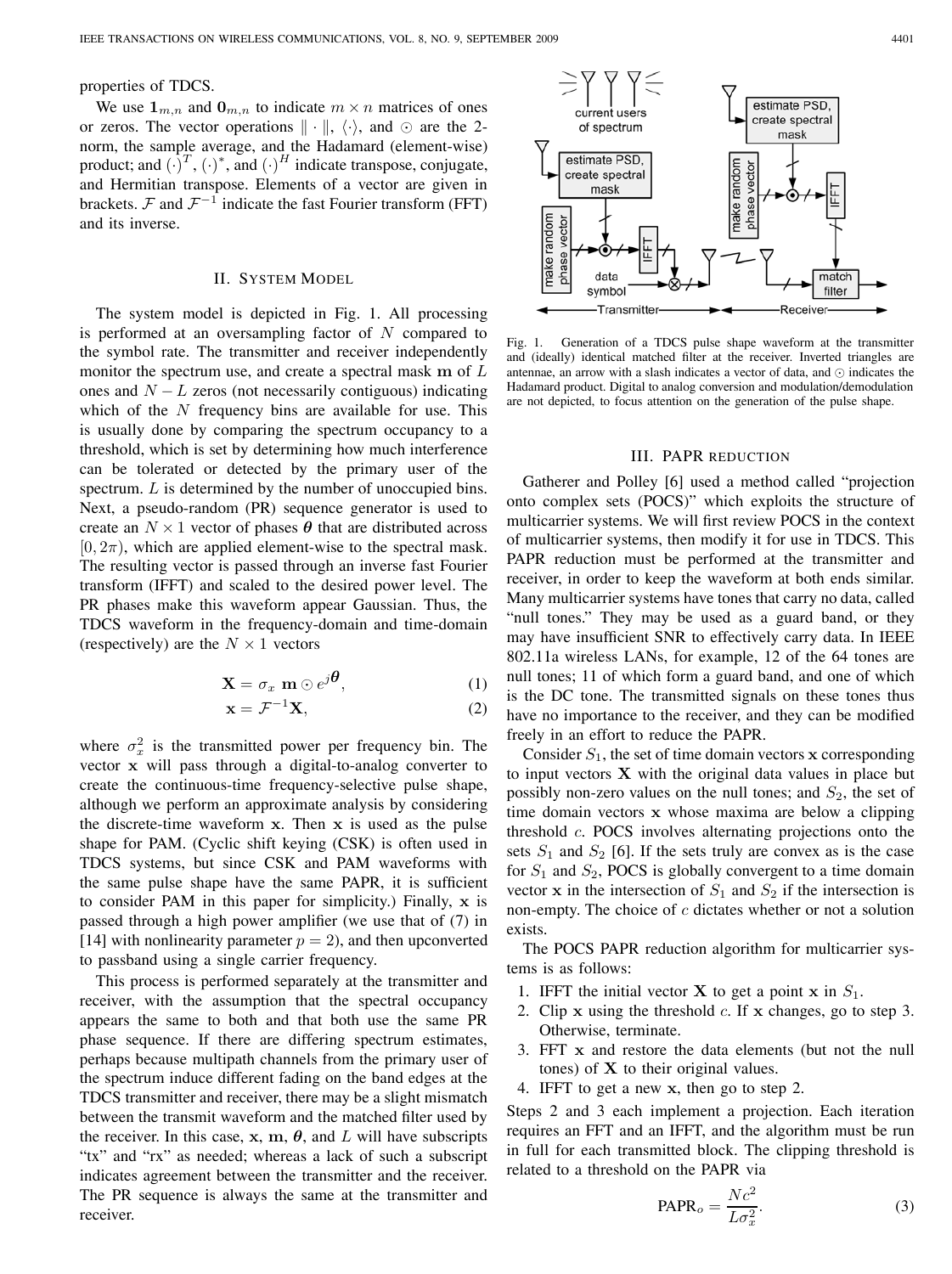To modify the POCS method for use in TDCS, note that there are no null tones in TDCS, so set  $S_1$  must be redefined. The parameters at our disposal are the phases on the used tones, and the constraint is that the magnitude of the spectral mask must be maintained. Enforcing unit magnitude on the used tones is the simplest method of enforcing a flat power spectrum on the used tones. This also keeps any single block from having spikes in frequency that would be more likely to be detected or cause interference. Consider the set

$$
\hat{S}_1 = \left\{ \mathbf{x} \middle| \mathcal{F} \mathbf{x} = \begin{bmatrix} \mathbf{1}_{L,1} \odot e^{j\boldsymbol{\theta}} \\ \mathbf{0}_{N-L,1} \end{bmatrix} \right\},\tag{4}
$$

where  $\theta$  is any phase vector and for simplicity of notation, the used frequency bins are assumed to be contiguous. Now POCS can be used by simply substituting  $S_1$  for  $S_1$ , and by replacing step 3 of the POCS algorithm with

ˆ3. FFT **x** and restore the magnitudes (but not the phases) of **X** to their original values.

However, there is a caveat: as opposed to  $S_1$  and  $S_2$ , the set  $\hat{S}_1$  is not actually convex, hence the method is not *guaranteed* to find a solution. To see this, note that  $S$  is said to be convex if and only if for all  $x_1, x_2 \in S$  and for all  $\alpha \in [0, 1]$ , the vector  $\mathbf{x}_{avg} = \alpha \mathbf{x}_1 + (1 - \alpha) \mathbf{x}_2 \in S$ . In the context of TDCS, using (4) we have

$$
\mathcal{F}\mathbf{x}_{avg} = \begin{bmatrix} \mathbf{1}_{L,1} \odot \left( \alpha e^{j\boldsymbol{\theta}_1} + (1-\alpha)e^{j\boldsymbol{\theta}_2} \right) \\ \mathbf{0}_{N-L,1} \end{bmatrix}, \qquad (5)
$$

so  $\mathbf{x}_{avg} \notin \hat{S}_1$  and  $\hat{S}_1$  is not convex. Thus, we refer to the algorithm in this section as "Approximate POCS (APOCS)," since the convexity is only approximate. Although convergence of APOCS is not guaranteed, our simulations never failed to converge, and the next section gives a heuristic justification for this convergence.

To visualize APOCS, consider a toy problem with  $N = 4$ ,  $L = 3$ , and

$$
\mathbf{x} = \mathcal{F}^{-1} \left[ e^{j\theta_1}, e^{j\theta_2}, e^{j\theta_3}, 0 \right]^T \tag{6}
$$

$$
= e^{j\theta_3} \mathcal{F}^{-1} \left[ e^{j(\theta_1 - \theta_3)}, e^{j(\theta_2 - \theta_3)}, 1, 0 \right]^T. \tag{7}
$$

The PAPR of **x** depends on the magnitude of its elements, hence it only depends on two phase differences rather than three phases. Fig. 2 shows contours of the PAPR as a function of the phase differences, as well as two sample trajectories of APOCS for a target PAPR of 1.5. Observe that APOCS does not approximate a gradient descent algorithm, since the trajectories are not quite perpendicular to the contours. However, each iteration does drop to a lower contour.

#### IV. ENFORCING CONVEXITY

In this section, we show that APOCS could be slightly modified to be globally convergent, heuristically implying that APOCS is often globally convergent. The intent is not to actually use the new algorithm, but to use it to justify the convergence of APOCS.

Consider a single complex-valued element  $X[k]$  of the initial vector **X**. Let  $X_{\perp}[k]$  be a unit magnitude vector



Fig. 2. Contours of the PAPR of **x**, where  $\mathcal{F}$ **x** =  $[e^{j\theta_1}, e^{j\theta_2}, e^{j\theta_3}, 0]^T$ . There are also two sample trajectories of the APOCS algorithm. Note that one of the phases, e.g.  $\theta_3$ , can be factored out of  $\mathcal{F}\mathbf{x}$ , hence the signal power depends only on two phase differences rather than three phases.

geometrically (not statistically) orthogonal to  $X[k]$  in the complex plane,

$$
X_{\perp}[k] = \frac{X_{\mathcal{I}}[k] - jX_{\mathcal{R}}[k]}{|X[k]|},\tag{8}
$$

where subscripts  $R$  and  $I$  denote real and imaginary parts. Let **X**<sub>⊥</sub> be the vector with elements  $X_{\perp}[k]$ , and let **b** be a vector of real-valued weights. Consider the set

$$
\tilde{S}_1(\mathbf{X}) = \{ \mathbf{x}' | \mathcal{F}\mathbf{x}' = \mathbf{X} + \mathbf{b} \odot \mathbf{X}_{\perp}, |b[k]| \le \epsilon \ \forall k \}.
$$
 (9)

For small  $\epsilon$ , this approximates letting the phase of each  $X[k]$ vary by a small amount, although there will be a very small amount of magnitude distortion as well. The set  $S_1$  will depend on the original waveform **X**. To show that  $S_1$  is convex, let  $\mathbf{x}_1, \mathbf{x}_2 \in S_1$  and  $\mathbf{x}_{avg} = \alpha \mathbf{x}_1 + (1 - \alpha) \mathbf{x}_2$ . Taking the Fourier transform of  $x_{avg}$ ,

$$
\mathbf{X}_{avg} = \alpha \left( \mathbf{X} + \mathbf{b}_1 \odot \mathbf{X}_\perp \right) + \left( 1 - \alpha \right) \left( \mathbf{X} + \mathbf{b}_2 \odot \mathbf{X}_\perp \right)
$$
  
=  $\mathbf{X} + \underbrace{(\alpha \mathbf{b}_1 + (1 - \alpha) \mathbf{b}_2)}_{\mathbf{b}_{avg}} \odot \mathbf{X}_\perp.$  (10)

Since  $\mathbf{x}_1, \mathbf{x}_2 \in \tilde{S}_1$ , we have  $|b_1[k]| \leq \epsilon$  and  $|b_2[k]| \leq \epsilon$  for all  $k$ . From the triangle inequality,

$$
|b_{avg}[k]| \leq \alpha |b_1[k]| + (1 - \alpha) |b_2[k]|
$$
  
\n
$$
\leq \alpha \epsilon + (1 - \alpha)\epsilon = \epsilon.
$$
 (11)

Thus,  $\mathcal{F} \mathbf{x}_{avg} = \mathbf{X} + b_{avg} \odot \mathbf{X}_{\perp}$  with  $|b_{avg}[k]| \leq \epsilon \ \forall k$ , so  $\mathbf{x}_{avg} \in S_1$  and  $S_1$  is convex.

To project the output of the clipping step,  $\mathbf{x}_{clip}$ , onto this set, we must find the vector in  $S_1$  that is closest in Euclidean distance, in either the time or frequency domain. Let the FFT of the clipped waveform be  $X_{clip} = X + \Delta$ , where  $\Delta =$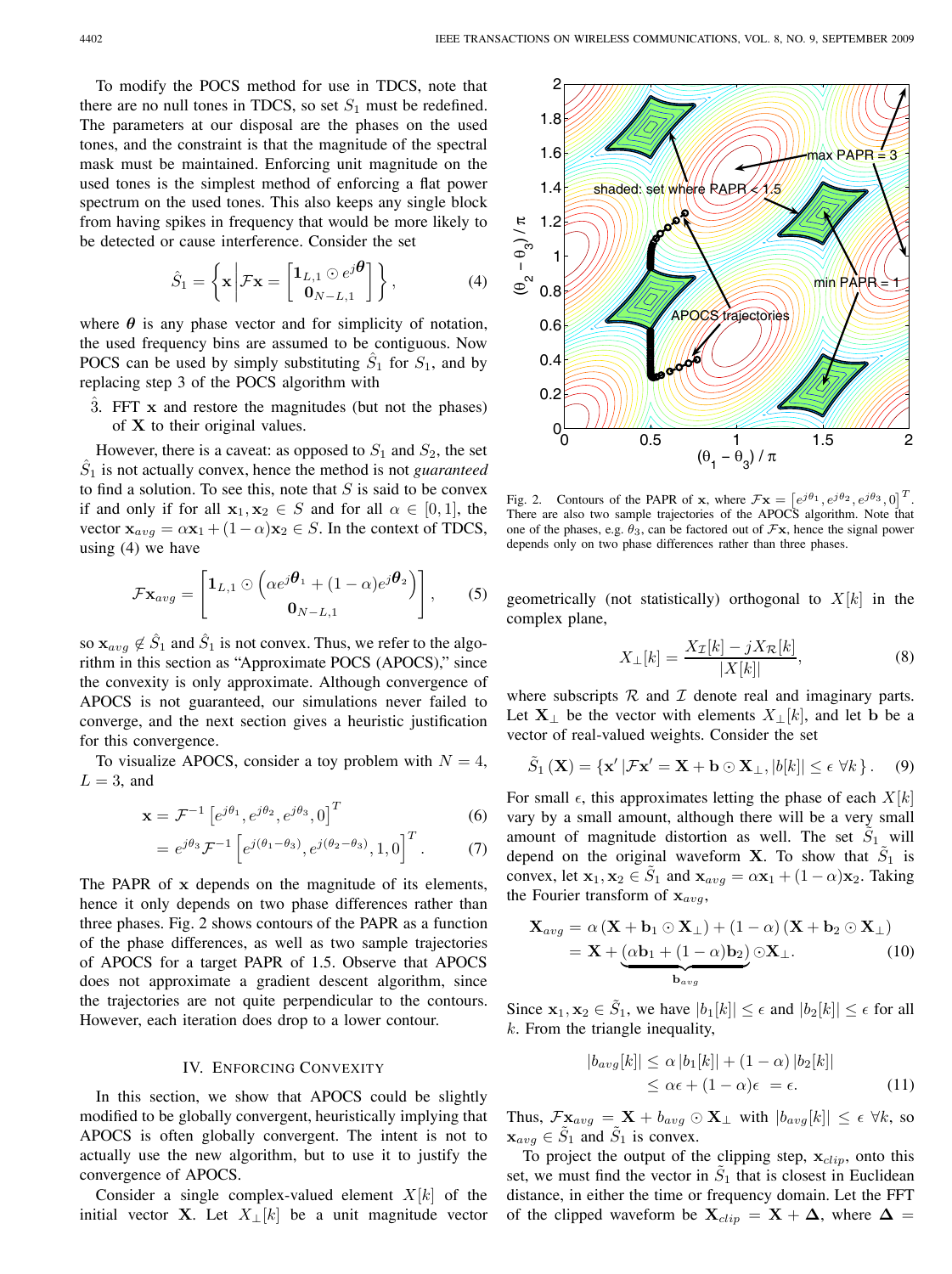$\mathbf{e} \odot \mathbf{X} + \mathbf{b}_c \odot \mathbf{X}_\perp$  for some **e** and  $\mathbf{b}_c$ ; and let the projection (to be determined) be  $X_{pro} = X + b \odot X_{\perp}$ . The distance is minimized via

$$
\mathbf{b} = \arg \min_{\mathbf{b}, |b[k]| \le \epsilon} \|\mathbf{X}_{clip} - \mathbf{X}_{pro}\|^2
$$
  
= 
$$
\arg \min_{\mathbf{b}, |b[k]| \le \epsilon} \sum_{k=1}^N \left( (b_{clip}[k] - b[k]) X_{\perp}[k] + e[k] X[k] \right)^2.
$$
 (12)

The squared terms can be minimized separately for each value of  $k$ , via

$$
b[k] = \arg\min_{b[k], |b[k]| \le \epsilon} ((b_{clip}[k] - b[k]) X_{\perp}[k] + e[k] X[k])^2
$$
  
= 
$$
\begin{cases} b_{clip}[k], & |b_{clip}[k]| \le \epsilon \\ \epsilon \text{ sign} (b_{clip}[k]), & |b_{clip}[k]| > \epsilon \end{cases}
$$
 (13)

Thus, the projection first restricts each  $X[k]$  to lie in the subspace given by  $b[k]X_{\perp}[k]$  for *any* value of  $b[k]$ , then it restricts the magnitude of  $b[k]$  to be at most  $\epsilon$ . We call the resulting algorithm "Enforced POCS (EPOCS)." It involves substituting  $S_1$  for  $S_1$ , and by replacing step 3 of the POCS algorithm with

 $\ddot{3}$ . FFT **x**. For each element  $k$ , restore the component in the  $X[k]$  direction to its original value and clip the component in the  $X_{\perp}[k]$  direction to length  $\epsilon$ .

 $\tilde{S}_1$  is very similar to  $\hat{S}_1$  for small  $\epsilon$ , since  $\mathbf{X}_{\perp}$  leads primarily to phase rotations of elements of **X** with very little magnitude distortion; hence APOCS and EPOCS will lead to similar waveforms. Since  $S_1$  is convex, EPOCS is globally convergent, and we infer that its approximation (APOCS) is usually globally convergent. Since EPOCS induces slight violation of the magnitude constraints, is slightly more computationally complex than APOCS, and performs slightly worse than APOCS (as shown in Section VI), it is preferable to implement APOCS rather than EPOCS.

# V. PERFORMANCE METRICS

Our goals are (i) reduce the PAPR, (ii) maintain correlation between the transmit and receive waveforms, and (iii) maintain the noise-like quality of the waveform. For (i), PAPR will be assessed via the complimentary cumulative distribution function (CCDF),

$$
CCDF (PAPRo) = P [PAPR > PAPRo]. \t(14)
$$

For (ii), there may be some mismatch between the transmit and receive spectral masks, so the algorithm starts at two different points. The final waveforms could differ significantly, disrupting the matched filter at the receiver. We measure this via the correlation coefficient,

$$
\rho = \frac{\mathbf{x}_{tx}^H \mathbf{x}_{rx}}{\|\mathbf{x}_{tx}\|\|\mathbf{x}_{rx}\|},\tag{15}
$$

The effective SNR at the receiver is reduced by a factor of  $\rho$ , increasing the bit error rate.

Even if the transmitter and receiver use different tones, the initial phases on the used tones match. This is easily enforced by always creating  $N$  phases per symbol, even though some are not used. Before PAPR reduction, if the transmitter uses

 $L_{tx}$  out of N frequency bins and the receiver uses  $L_{rx}$  out of  $N$  frequency bins, with  $L$  bins in common, then the initial value is

$$
\rho_{init} = \frac{L\sigma_x^2}{\sqrt{L_{tx}\sigma_x} \cdot \sqrt{L_{rx}\sigma_x}} = \frac{L}{\sqrt{L_{tx}L_{rx}}} \le 1.
$$
 (16)

After PAPR reduction, the transmit and receive phases will differ slightly, yielding

$$
\rho_{fin} = \frac{\sum_{i \in \mathcal{M}} e^{j(\theta_{i,rx} - \theta_{i,tx})}}{\sqrt{L_{tx} L_{rx}}},\tag{17}
$$

where  $M$  is the set of  $L$  tones that are used by both the transmitter and receiver. Define  $\theta_i = \theta_{i,rx} - \theta_{i,tx}$ , which is zero on average. PAPR reduction decreases  $\rho$  by a factor of

$$
\eta = \frac{\rho_{fin}}{\rho_{init}} = \frac{1}{L} \sum_{i \in \mathcal{M}} e^{j\widetilde{\theta}_i} \approx 1 - \frac{1}{2} \left\langle \widetilde{\theta}_i^2 \right\rangle \tag{18}
$$

by a Taylor series expansion. Recall that  $\langle \cdot \rangle$  denotes sample average. The more the PAPR is reduced, the larger the variance of the phase discrepancy is likely to be, and the more  $\rho$  is decreased, as shown in Section VI.

Goal (iii) can be assessed via the Lilliefors [15] and Jarque-Bera [16] tests for Normality. The Lilliefors test computes the empirical CCDFs of the data (samples of **x**) and of a Gaussian whose mean and variance match the data. Then the test determines whether the maximum discrepancy between the two CCDF's is large enough to be statistically significant. The Jarque-Bera test computes the skewness  $S$  and kurtosis  $K$  (normalized third and fourth central moments of the data, respectively), and computes the test statistic

$$
JB = \frac{N}{6} \left( S^2 + \frac{(K-3)^2}{4} \right),
$$
 (19)

where  $N$  is the number of observations (the FFT size in our case). For a Gaussian, S and  $K - 3$  should be zero. Thus, increasing values of  $JB$  indicate increasing departure from Normality.

#### VI. SIMULATIONS

We now simulate APOCS and quantify the resulting PAPR distribution. We also examine whether mismatches between the transmitter's and receiver's spectrum estimates are magnified by APOCS, and we examine the probability that the transmitted PAPR-reduced waveform still passes the Lilliefors and Jarque-Bera tests for normality. The TDCS has a spectral mask of

$$
\mathbf{m} = \left[\mathbf{1}_{1,39}, \mathbf{0}_{1,20}, \mathbf{1}_{1,10}, \mathbf{0}_{1,20}, \mathbf{1}_{1,39}\right]^T, \tag{20}
$$

hence  $L = 88$  out of  $N = 128$  frequency bins are used. From (3), since PAPR  $\geq$  1, for this frequency allocation the clipping threshold  $c \ge 0.829$ . We tested  $c \in \{1, 1.25, 1.5\}$ , i.e. PAPR<sub>o</sub> =  $1.45c^2 \in \{1.45, 2.27, 3.27\}$ . In Fig. 3, the CCDF is shown for three thresholds, for  $i = 4$  and  $i = 10$  iterations each.  $10<sup>5</sup>$  different waveform realizations were used. With 10 or more iterations, the PAPR is very nearly hard-limited to the threshold, and with as few as four iterations, the majority of the PAPR reduction is obtained. For two of the curves, we also simulated EPOCS, obtaining almost identical results. We used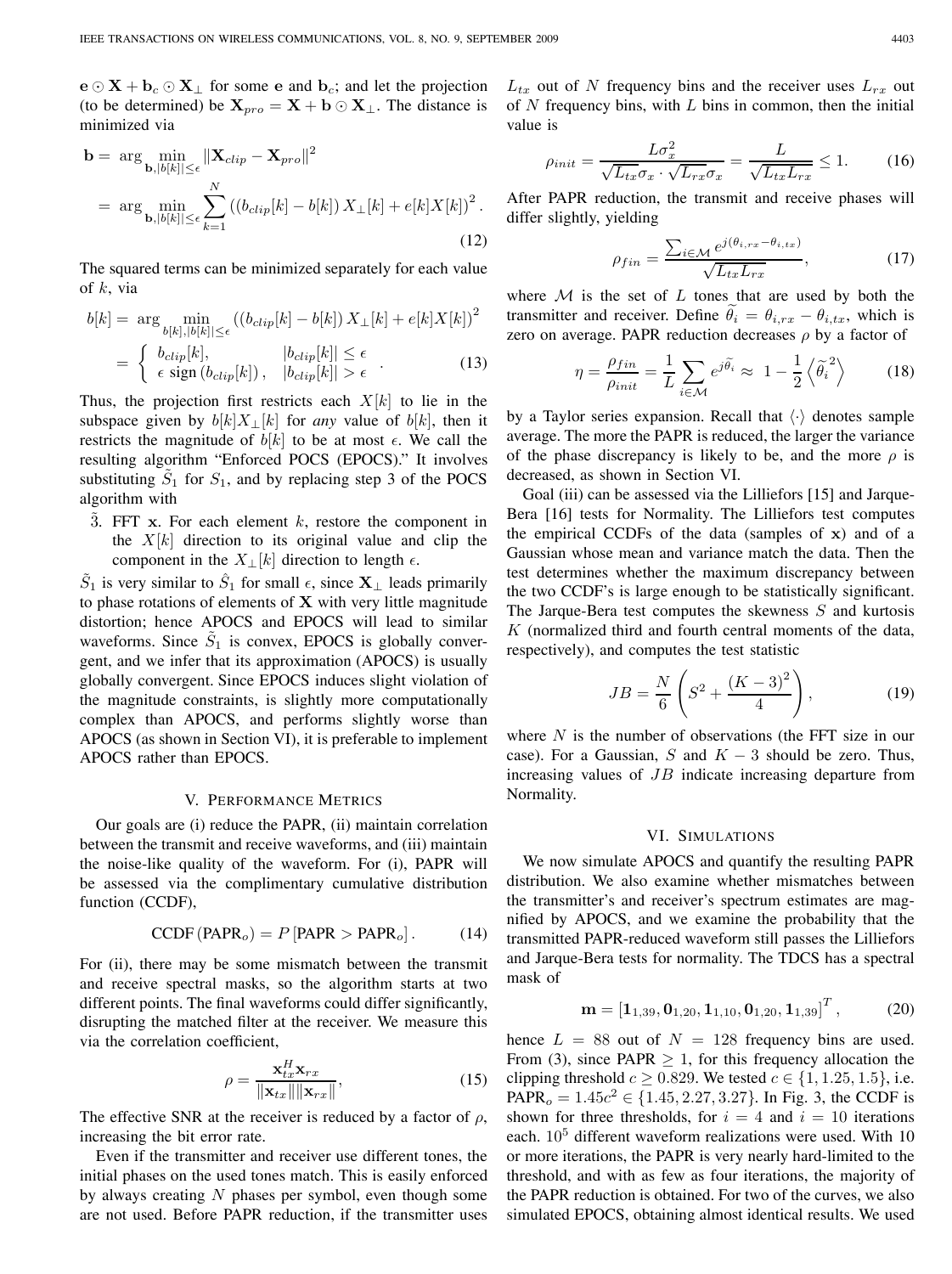

Fig. 3. Complimentary CDF of the PAPR for three different thresholds  $c$ and two different numbers of iterations  $i$ . All curves are for APOCS except for the two explicitly labelled "EPOCS."



Fig. 4. Histogram of the magnitude of the correlation coefficient  $\rho$  between the transmitted and received waveforms, after APOCS. The dash-dot line is the correlation coefficient before PAPR reduction (note that in this case, *all*  $10<sup>4</sup>$  samples fall into the same bin). The histograms have different size bins to keep their heights comparable. The effective SNR at the receiver is reduced by a factor of  $\rho$ , increasing the BER.

 $\epsilon = 0.1$ , leading to a magnitude distortion of up to 0.5% on each tone. Note that EPOCS performs slightly worse in PAPR than APOCS and leads to slight violation of the magnitude constraints, which is why APOCS is preferred.

Now consider the effects of a spectral mismatch between the transmitter and receiver, where the transmitter uses the spectral mask of (20), and the receiver uses the spectral mask of

$$
\mathbf{m}_{rx} = \left[\mathbf{1}_{1,41}, \mathbf{0}_{1,16}, \mathbf{1}_{1,14}, \mathbf{0}_{1,16}, \mathbf{1}_{1,41}\right]^T, \tag{21}
$$

although the PR phases are the same at both transmitter and receiver. This could occur if either the transmitter or receiver imprecisely identifies the band edges of occupied spectrum. Fig. 4 shows a histogram of | $\rho$ | of (15), computed over  $10<sup>4</sup>$  independent trials. Before PAPR reduction, we had



Fig. 5. BER for no PAPR reduction; for PAPR reduction with  $c = 1.5$ ,  $c = 1.25$ , and  $c = 1$  in the presence of spectral mismatch; and PAPR reduction with  $c = 1$  with no spectral mismatch.



Fig. 6. Results of Lilliefors and Jarque-Bera testing for normality, for the initial TDCS waveforms and the outputs of the PAPR reduction for various clipping thresholds. "Both" indicates the fraction of symbols that tested as Normal under both tests at once.

 $|\rho| = 0.957$  due to the difference in the number of used tones. After 100 iterations of APOCS, the correlation only decreased by a small amount; although it dropped as low as 0.802 in some cases, when the PAPR reduction was greatest. Fig. 5 shows the bit error rate (BER) versus SNR with and without PAPR reduction, in the presence of both the spectral mismatch described above and a nonlinear amplifier, for an AWGN (flat-fading) channel. The PAPR reduction improves the BER by reducing distortion to the transmitted waveform, while the spectral mismatch degrades the BER; but overall PAPR reduction helps. However, note that the simulation parameters were chosen to be extreme, and in many cases the BER differences will be smaller than shown in Fig. 5. More common benefits of PAPR reduction include improving power efficiency and reducing out-of-band interference [8].

Fig. 6 shows the results of the Lilliefors and Jarque-Bera